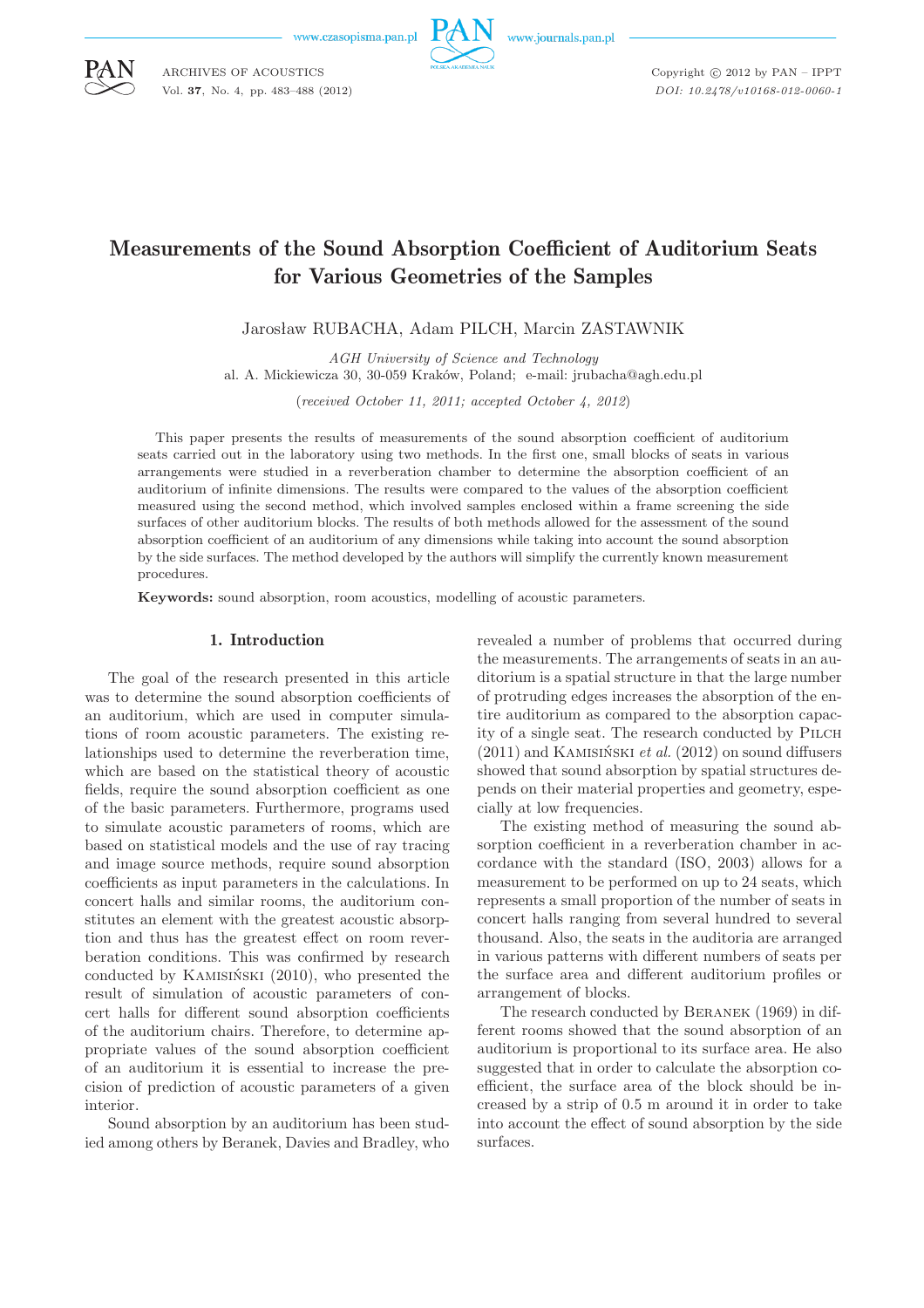|     | www.czasopisma.pan.pl $PAN$ www.journals.pan.pl |  |
|-----|-------------------------------------------------|--|
|     |                                                 |  |
| 484 | Archives of Acoustics Volume 37, Number 4, 2012 |  |

DAVIES *et al.* (1994) presented in their paper a method for determining the sound absorption coefficient of an auditorium with and without the use of screens covering the side surfaces of the sample, which made it possible to determine the effect of the side surfaces on the sound absorption by the auditorium. A similar measurement method is set forth in the standard (ISO, 2003), according to which the sound absorption coefficient is determined for a sample with reflecting screens. This method, however, does not take into account the effect of sound absorption by the side surfaces.

Note though that BRADLEY (1992; 1996) showed in his papers that the sound absorption coefficient of an auditorium block is linearly dependent on the ratio of the sample perimeter to its surface area. In this method, the relationship (1) was used, which was earlier derived for flat samples.

$$
\alpha = \beta \left( \frac{P}{S} \right) + \alpha_{\infty},\tag{1}
$$

where  $\alpha$  is the absorption coefficient of the auditorium block with perimeter P and surface area S,  $\beta$  is the regression coefficient, and  $\alpha_{\infty}$  is the sound absorption coefficient of a surface of infinite dimensions.

## 2. Description of the study

The measurements of the sound absorption coefficient were conducted in a reverberation room. The reverberation times were determined by integrating the impulse response. The absorption coefficient was calculated from the formula given in the standard (ISO, 2003) for 1/3 octave bands and then averaged to obtain values for 1/1 octave bands.

The study of sound absorption using the method presented by Bradley (method 1) was carried out for three types of empty seats and for two types of occupied seats. Table 1 contains details of the design of the seats studied. For each type of seats, the measurements were performed for five arrangements of auditorium blocks with different  $P/S$  values and a constant distance between the rows of 0.90 m. The surface area used in the calculations was taken as a projection of the auditorium block on the floor. The sound absorption coefficients for each frequency band were used to determine the regression coefficients. Then, substituting the calculated values of the coefficient into formula (1), the dependence of the sound absorption coefficient of the auditorium on the size of the block was determined for each frequency band with a width of one octave.

The relationships discovered made it possible to extrapolate the absorption measurements for small blocks of seats to block dimensions of real halls and to areas of infinite dimensions. Figure 1 shows that for small  $P/S$  values the sound absorption coefficient values are also small, which is due to the fact that in blocks with large surface areas the effect of sound absorption by side surfaces of the auditorium is smaller.



Fig. 1. Sound absorption coefficient  $\alpha$  of seat 2 as a function of the perimeter to surface area ratio  $P/S$ .

Table 1. Design of the seats.

| No.            | Chair element                                  | Seat 1                                                                         | Seat 2                                                                 | Seat 3                                                                   |
|----------------|------------------------------------------------|--------------------------------------------------------------------------------|------------------------------------------------------------------------|--------------------------------------------------------------------------|
|                | Main structure                                 | Solid wood,<br>15 mm plywood                                                   | Solid wood                                                             | Steel pipes,<br>12 mm profiled plywood                                   |
| $\overline{2}$ | Seat                                           | 120 mm PU foam,<br>polyester fabric upholstery,<br>10 mm plywood at the bottom | 50 mm PU foam,<br>polyester fabric upholstery,<br>fabric at the bottom | 15 mm PU foam,<br>polyester fabric upholstery,<br>12 mm profiled plywood |
| 3              | Back rest                                      | 50 mm PU foam,<br>polyester fabric upholstery,<br>10 mm plywood at the back    | 30 mm PU foam,<br>polyester fabric upholstery,<br>fabric at the back   | 15 mm PU foam,<br>polyester fabric upholstery,<br>12 mm profiled plywood |
| $\overline{4}$ | Chair dimensions<br>$(W \times L \times H)$ mm | $500 \times 570 \times 920$                                                    | $510\times560\times840$                                                | $620 \times 570 \times 840$                                              |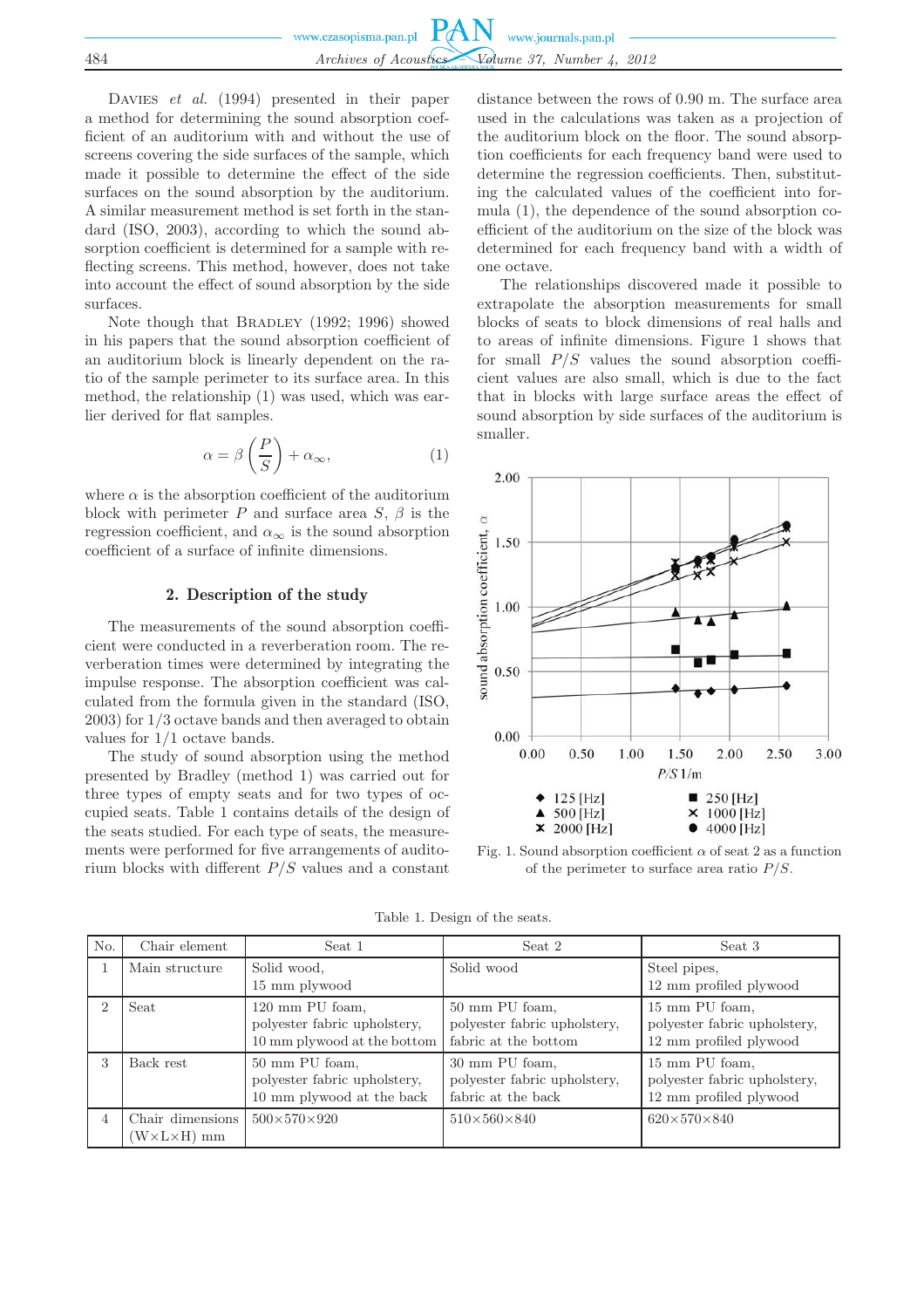Figure 1 shows the dependence of the sound absorption coefficient on the  $P/S$  ratio for seat 2. The study was conducted for  $P/S$  values ranging from 1.30 to 2.60, whereas the  $P/S$  values of the average auditorium blocks in performance halls most often fall within a range from 0.30 to 1.00.

The sound absorption coefficient was also studied using the second method in which the absorption coefficient was measured for samples mounted in a corner of the reverberation chamber (method 2). A reflecting frame with a height the same as that of the sample studied screened the sides of the sample. The frame was intended to reduce the effect of sound absorption by the side surfaces of the sample. The method of the sample mounting was similar to the assembly of type J as specified in the standard. For the calculation of the sound absorption coefficient, the same sample surface area was adopted as in the first method, i.e. the projection area of the block on the auditorium floor. The study of seats with spectators was performed for seats 1 and 2, whereas the study without spectators was performed on all three types of seats.

### 3. Results

The relationships determined by the first method were used to determine the sound absorption coefficients of the auditorium of an infinite surface area. The absorption coefficient results were then compared with those obtained by the method employing the reflecting frame. Figures 2 and 3 show the sound absorption coefficients with and without audience.





Fig. 2. Sound absorption coefficients determined by two methods for seats with audience.



Fig. 3. Sound absorption coefficients determined by two methods for seats without audience.

As seen, the absorption coefficients determined using these methods have similar values. Hence, it can be concluded that both methods used in the study make it possible to eliminate the effect of sound absorption by the side surfaces and to determine the absorption coefficient of an auditorium sample of infinite dimensions.

In order to simplify the procedure and reduce the number of measurements, the absorption coefficient can be measured for two configurations of the sample. The measurement on the sample with a reflecting frame can be used to calculate the absorption coefficient of an auditorium of infinite dimensions  $(P/S = 0)$ , while the measurement conducted for a sample of the same arrangement and dimensions, but without the reflecting frame around and positioned in the middle of the reverberation chamber, provide the sound absorption coefficient of an auditorium block of known dimensions and a given  $P/S$  value. Then, for each frequency band, a linear Eq. (2) connecting the two points with known values of the absorption coefficient  $\alpha$  and known  $P/S$  values is determined, as shown in Fig. 4.

The resulting equations allow determining the sound absorption value  $\alpha_1$  for auditorium blocks of any size according to Eq  $(2)$ .

$$
\alpha_1 = \beta_1 \left(\frac{P}{S}\right) + \alpha_{\infty 1}.\tag{2}
$$

To enable the use of the obtained sound absorption coefficients as input data for the model of the acoustic parameters of the room, the absorption coefficients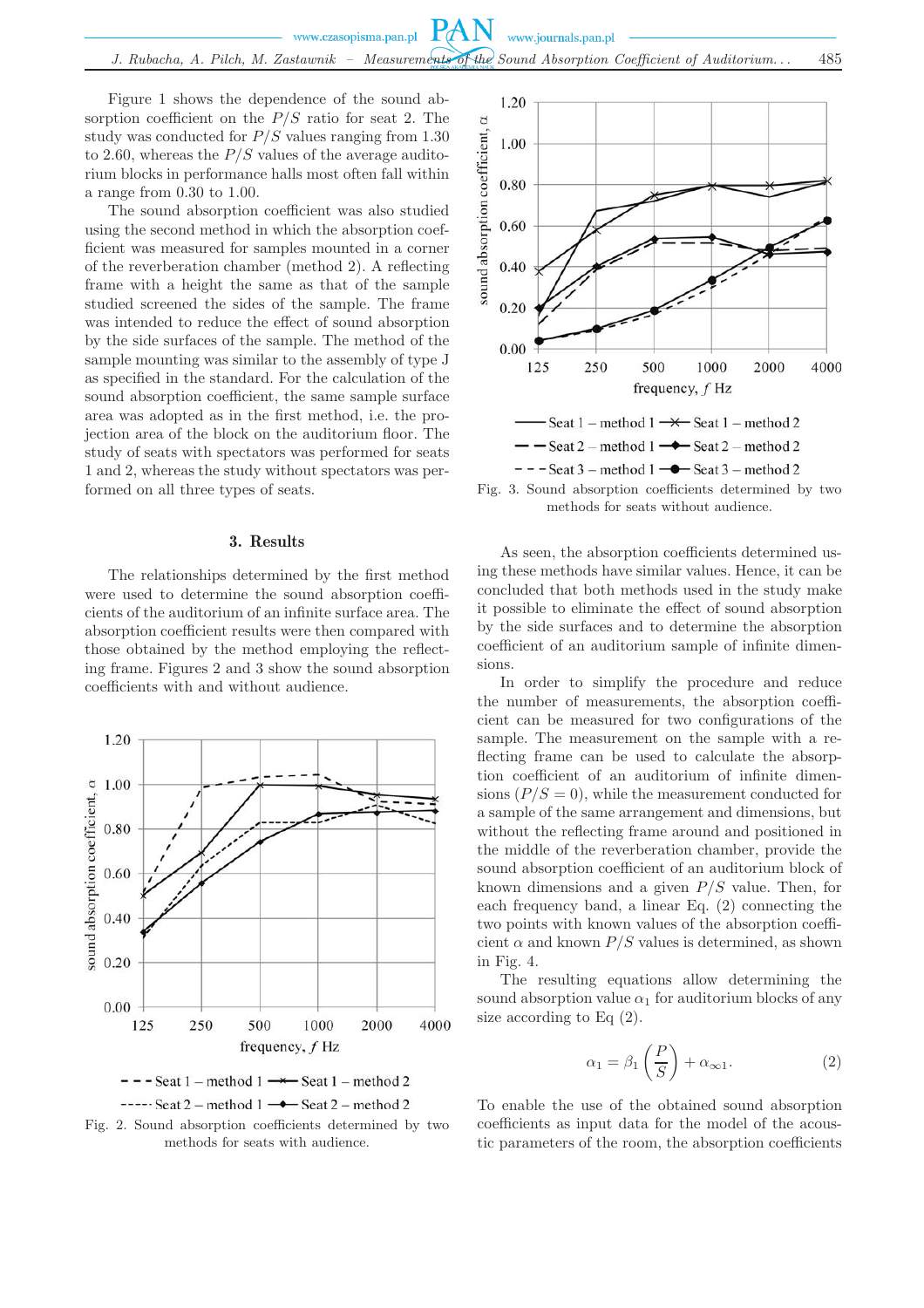

Fig. 4. The sound absorption coefficients and  $P/S$  values used to determine the  $\beta_1$  coefficients.

must be determined for the top and side surfaces of the auditorium sector as shown in Fig. 5.



Fig. 5. Absorption coefficients of the top and side surfaces of a model of the auditorium block.

The results of the study show that the absorption coefficient of the top surface of the auditorium block has values similar to those of the sample of infinite dimensions, whereas for the side surfaces of the auditorium, the absorption coefficient can be determined using formula (3):

$$
S\alpha_1 = S\alpha_{\infty 1} + S_b \alpha_b, \tag{3}
$$

where  $S$  is the surface area of the block projection on the floor,  $S_b$  is the total side surface,  $\alpha_1$  is the total sound absorption coefficient of the block,  $\alpha_{\infty}$  is the absorption coefficient of the top surface and  $\alpha_b$  is the sound absorption coefficient of the side surfaces. After transformation, the absorption coefficient of the side surfaces can be determined using the formula

$$
\alpha_b = \frac{\beta_1}{h},\tag{4}
$$

where  $\beta_1$  is the slope of the line for a given octave and  $h$  is the height of the auditorium block. In the case of an empty auditorium, the value of  $h$  is taken to be equal to the height of the seats, whereas in the cases of an occupied auditorium, this value equals 1.2 m, which corresponds to an average height of a seated person.

The graphs in Figs. 6 and 7 give the values of the sound absorption coefficient for the side surfaces of the tested seats with and without audience. They are the average absorption coefficients of all side surfaces, i.e. of the front, back, right and left ones. As seen, these values are lower than that for the top surface of the auditorium block. This is primarily due to the low absorption of the side surfaces of the auditorium blocks.



Seat  $1 - -$ Seat 2

Fig. 6. The absorption coefficient values  $\alpha_b$  for side surfaces of the auditorium block with an audience.



Seat 1  $---$  Seat 2  $---$  Seat 3

Fig. 7. The absorption coefficient values  $\alpha_b$  for side surfaces of the auditorium block without audience.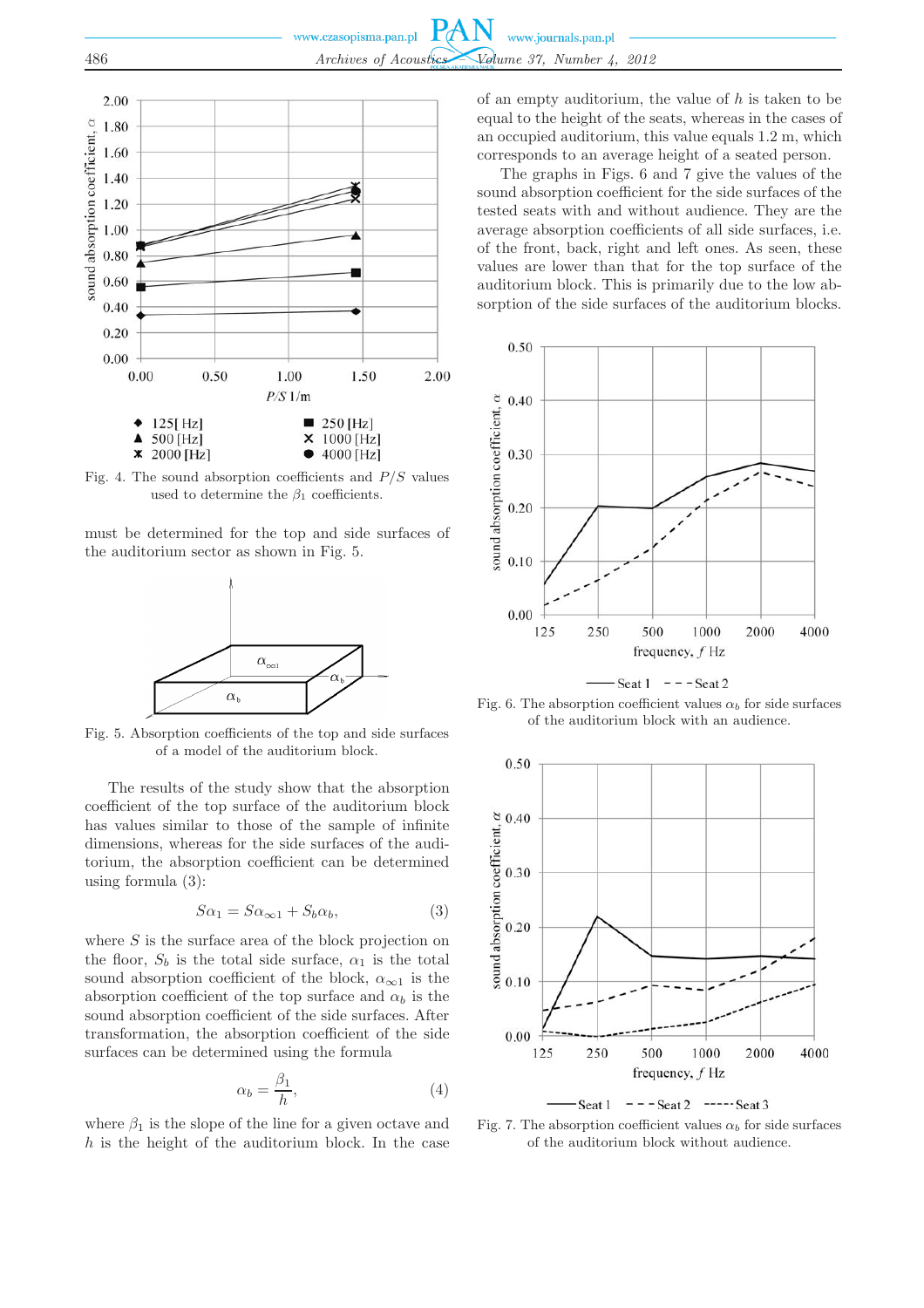## 4. Validation

The method to determine the sound absorption coefficient of the auditorium block presented in this article was validated by comparing our values of the regression coefficients  $\beta_1$  and the absorption coefficients  $\alpha_1$ with the coefficients  $\beta$  and  $\alpha$  obtained by the Bradley's method (method 1).

The comparison (Fig. 8) showed that the greatest differences between the regression coefficients  $\beta$  and  $\beta_1$ occur in the 125–250 Hz frequency range where they exceed 0.15. For higher frequencies, the differences are smaller and do not exceed 0.10. The coefficients  $\alpha$  and  $\alpha_1$  were also compared in order to assess the effect of differences in the regression coefficients on the sound absorption coefficients of the entire auditorium. The comparison was made for an auditorium block with a perimeter to area ratio  $P/S$  ranging from 0.30 to 1.00, which corresponds to the values most commonly encountered in performance halls. The sound absorption



Fig. 8. Differences between the regression coefficients  $\beta$ and  $\beta_1$  for seats: a) occupied, b) unoccupied.

coefficients were determined on the basis of Eqs. (1) and (2). To compare the results, the relative error  $\delta_{\alpha}$ was calculated according to Eq. (5)

$$
\delta_{\alpha} = \left| \frac{\alpha - \alpha_1}{\alpha} \right| \cdot 100\%,\tag{5}
$$

where  $\alpha$  is the sound absorption coefficient of the auditorium block obtained by the Bradley's method (method 1), while the absorption coefficient  $\alpha_1$  was determined using method 2. The results of the absorption coefficients are compared in Figs. 9 and 10.



Fig. 9. Relative error for occupied seats at different values of  $P/S$ : a) seat 1, b) seat 2.

The comparison of the sound absorption coefficients determined by the two methods showed that at frequencies above 250 Hz the differences do not exceed 10% for the occupied or the unoccupied seats. The greatest differences were noted for unoccupied seats at low frequencies, 125 Hz and 250 Hz, and small  $P/S$ values, where the error  $\delta_{\alpha}$  is over 80%. For occupied seats the largest discrepancies do not exceed 25%.

The differences between the regression coefficients  $\beta$  and  $\beta_1$  have a direct effect on the sound absorp-